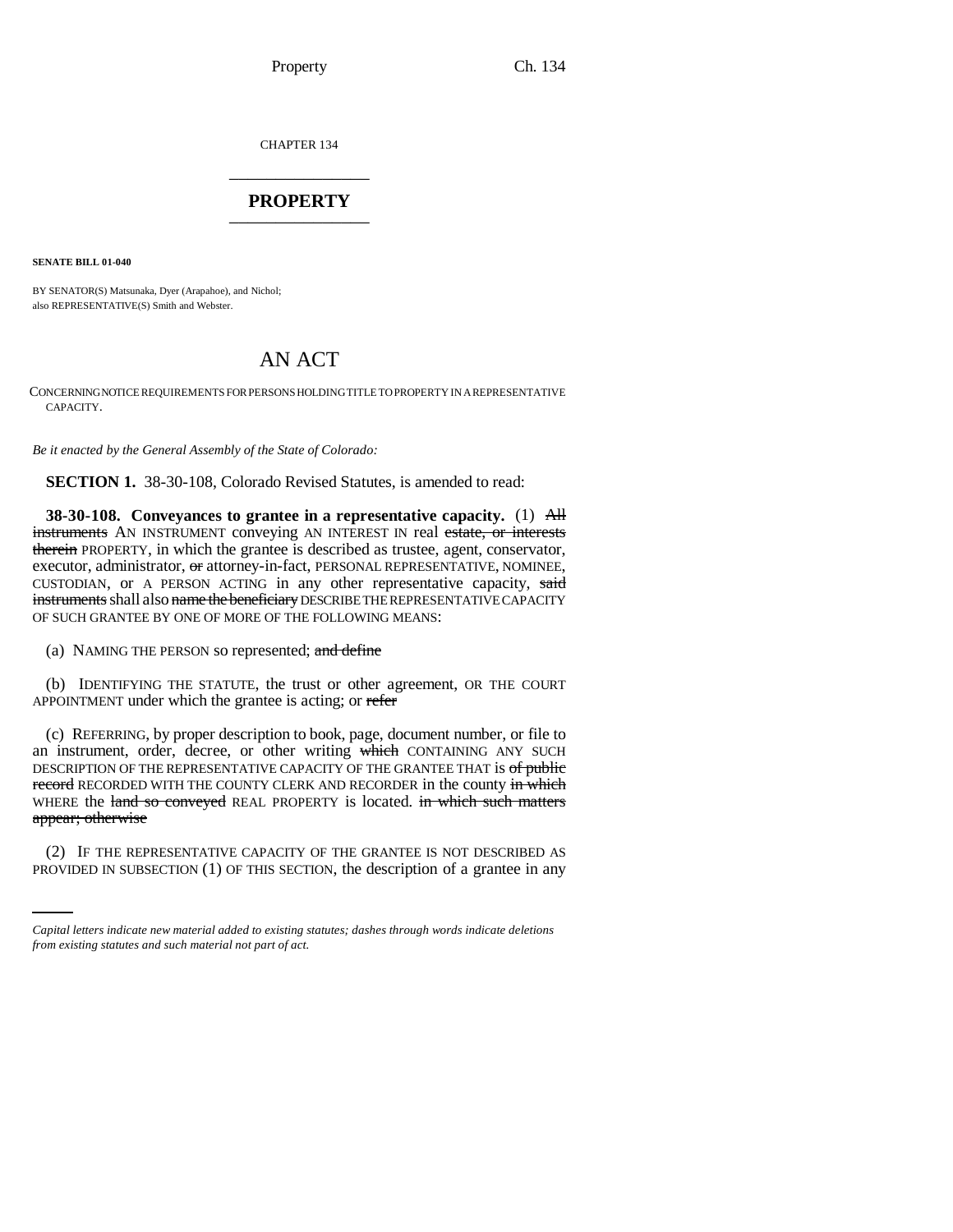#### Ch. 134 Property

such representative capacity in such instruments INSTRUMENT of conveyance shall be considered and held PRESUMED TO BE a description of the person only and shall not be notice of a trust or other THE representative capacity of such grantee.

(3) AFTER THE RECORDING OF AN INSTRUMENT CONVEYING AN INTEREST IN REAL PROPERTY IN WHICH THE GRANTEE IS DESCRIBED AS ACTING IN A REPRESENTATIVE CAPACITY, BUT IN WHICH THE DESCRIPTION OF THE GRANTEE DOES NOT COMPLY WITH SUBSECTION (1) OF THIS SECTION, AND REGARDLESS OF WHETHER SUCH INSTRUMENT OF CONVEYANCE WAS RECORDED PRIOR TO OR AFTER THE EFFECTIVE DATE OF THIS ACT, AN AFFIDAVIT THAT HAS BEEN EXECUTED BY OR ON BEHALF OF SUCH GRANTEE, WHICH REFERS BY PROPER DESCRIPTION BY BOOK, PAGE, DOCUMENT NUMBER, OR FILE TO THE RECORDING INFORMATION OF SUCH INSTRUMENT OF CONVEYANCE AND THAT CONTAINS ONE OF THE DESCRIPTIONS OF THE REPRESENTATIVE CAPACITY OF SUCH GRANTEE DESCRIBED IN SUBSECTION (1) OF THIS SECTION, MAY BE RECORDED WITH THE COUNTY CLERK AND RECORDER OF THE COUNTY WHERE THE REAL PROPERTY IS LOCATED. UPON THE RECORDING OF SUCH AFFIDAVIT, ALL PERSONS SHALL THEREAFTER HAVE NOTICE OF THE REPRESENTATIVE CAPACITY OF SUCH GRANTEE WITH RESPECT TO THE INTEREST IN REAL PROPERTY SO CONVEYED.

**SECTION 2.** Article 30 of title 38, Colorado Revised Statutes, is amended BY THE ADDITION OF A NEW SECTION to read:

**38-30-108.5. Conveyances to trusts - ownership and transfer of property.** (1) A TRUST MAY ACQUIRE, CONVEY, ENCUMBER, LEASE, OR OTHERWISE DEAL WITH ANY INTEREST IN REAL OR PERSONAL PROPERTY IN THE NAME OF THE TRUST.

(2) IN ORDER TO EVIDENCE THE EXISTENCE OF A TRUST AND THE AUTHORITY OF ONE OR MORE TRUSTEES TO ACT ON BEHALF OF THE TRUST WITH RESPECT TO AN INTEREST IN REAL PROPERTY HELD IN THE NAME OF THE TRUST, ANY TRUSTEE OF THE TRUST MAY EXECUTE AND RECORD WITH THE COUNTY CLERK AND RECORDER OF THE COUNTY IN WHICH THE REAL PROPERTY IS LOCATED, A STATEMENT OF AUTHORITY PURSUANT TO SECTION 38-30-172 (2).

(3) THE PROVISIONS OF SUBSECTION (1) OF THIS SECTION SHALL ALSO APPLY TO ANY INTEREST IN REAL OR PERSONAL PROPERTY THAT IS ALREADY IN THE NAME OF THE TRUST AS OF THE EFFECTIVE DATE OF THIS ACT. NOTHING IN THIS SECTION SHALL BE CONSTRUED TO BE THE EXCLUSIVE MANNER IN WHICH TITLE TO AN INTEREST IN REAL OR PERSONAL PROPERTY MAY BE HELD BY OR ON BEHALF OF A TRUST, AND TITLE TO AN INTEREST IN REAL OR PERSONAL PROPERTY MAY BE HELD BY OR ON BEHALF OF A TRUST IN ANY OTHER MANNER PERMITTED BY LAW.

**SECTION 3. Repeal.** 38-30-109, Colorado Revised Statutes, is repealed as follows:

**38-30-109. Existing conveyances not notice of beneficiary unless statement filed in five years.** After March 16, 1926, all such instruments of conveyance to lands, or interests therein, within the state of Colorado, naming a grantee in such representative capacity and failing to name the beneficiary and defining the trust or other agreement under which the grantee takes title, which has been executed prior to March 16, 1921, shall cease to be notice of such trust or representative capacity of such grantee and shall be considered and held to be a description of the person of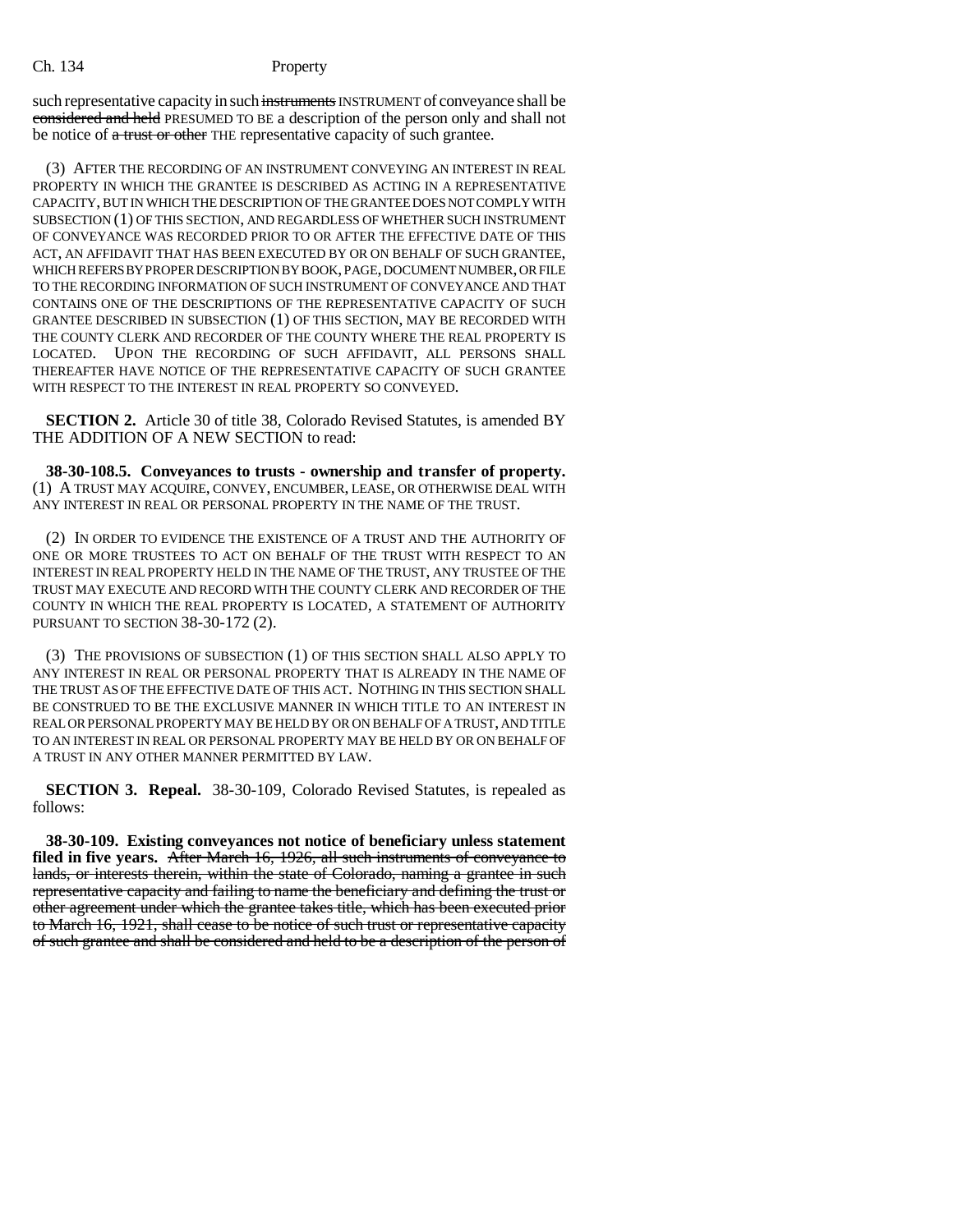Property Ch. 134

the grantee only. This shall not apply if such grantee, or the beneficiary or other interested person, within five years after March 16, 1921, filed for record in the county in which such land is situated, so that such record appears in the chain of title to such land, a statement duly verified setting forth the name of such beneficiary and defining the terms of the trust or other agreement establishing such representative relationship or referring by proper description to an instrument of public record in such county in which such matters shall appear.

**SECTION 4.** 38-30-166 (1), (2), (3), and (6), Colorado Revised Statutes, are amended to read:

**38-30-166. Joint ventures - ownership and transfer of property.** (1) Upon compliance with the provisions of subsection  $(2)$  of this section, a trust or joint venture may acquire, convey, encumber, lease, and OR otherwise deal with any interest in property in the name of the trust or joint venture set forth in the affidavit required by subsection (2) of this section AND MAY DO SO REGARDLESS OF WHETHER THE AFFIDAVIT IS RECORDED BEFORE OR AFTER THE CONVEYANCE TO THE JOINT VENTURE IS RECORDED. THE PROVISIONS OF THIS SUBSECTION (1) SHALL APPLY TO ANY INTEREST IN PROPERTY ACQUIRED IN THE NAME OF A JOINT VENTURE EITHER BEFORE OR AFTER THE EFFECTIVE DATE OF THIS ACT.

(2) (a) Any trustee of a trust or member of a joint venture may record with the county clerk and recorder of the county in which the interest in property is located an affidavit setting forth the following:

(I) A statement that the affidavit relates to a trust or joint venture; as the case may be;

(II) The name of the trust or joint venture; and

(III) The names and addresses of  $all$  the trustees of the trust or all of the joint venturers of the joint venture.

(b) The affidavit may set forth a statement that fewer than all of the trustees or joint venturers are authorized to act on behalf of the trust or joint venture in any acquisition, conveyance, encumbrance, lease, or other dealing with an interest in property in the name of the trust or joint venture. If such a statement is included, the affidavit:

(I) Shall designate the trustees or joint venturers or the manner of designating the trustees or joint venturers so authorized;

(II) May express such limitations upon the authority of such trustees or joint venturers as may exist; AND

(III) Shall be executed by all of the trustees or all of the joint venturers named in the affidavit as set forth in paragraph (a) of this subsection (2).

(c) If the affidavit does not contain a statement as set forth in paragraph (b) of this subsection  $(2)$ , the affidavit shall be executed by at least one trustee or joint venturer named in the affidavit.